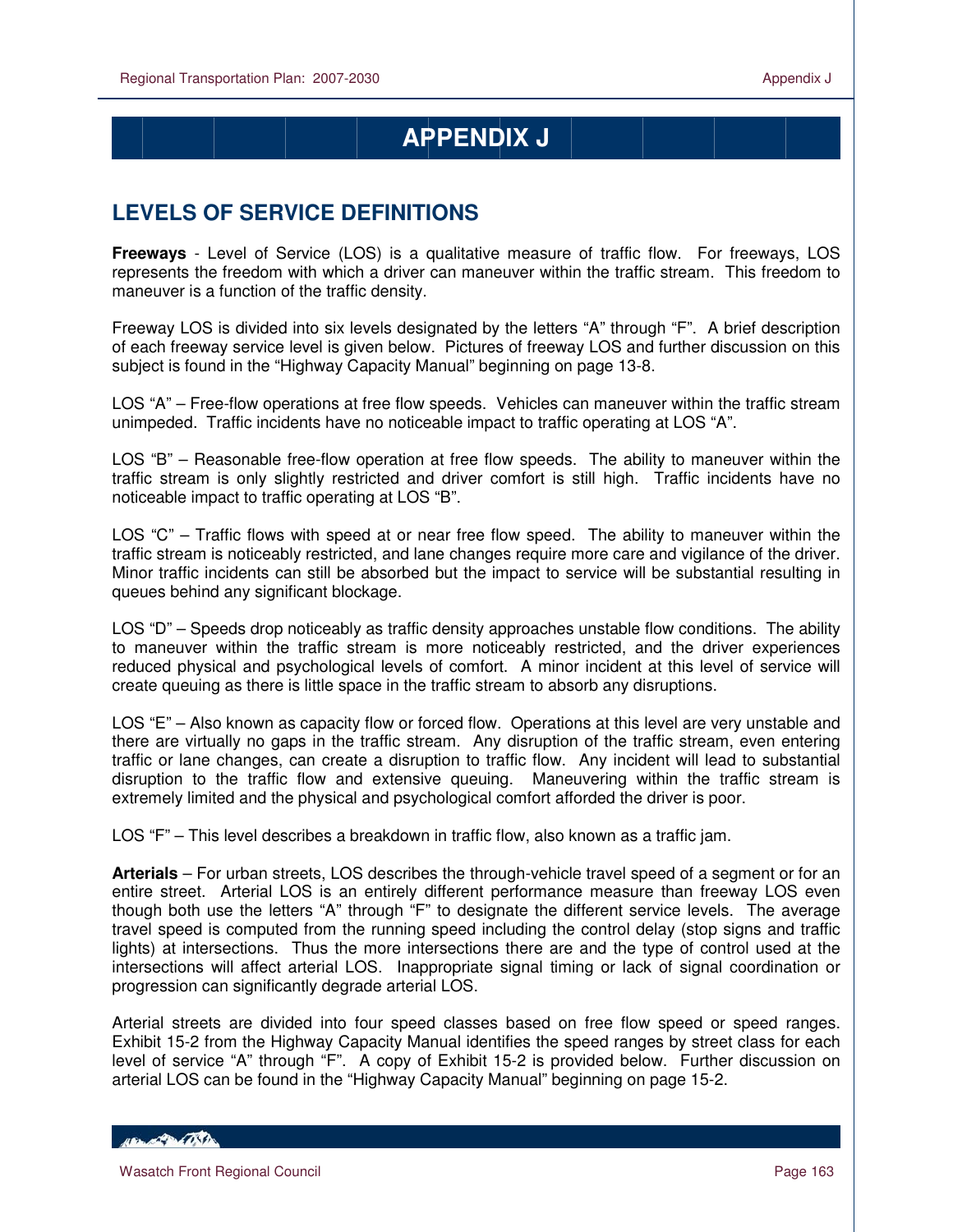$\overline{a}$ 

#### **TABLE J -1**

#### **FREE FLOW SPEED METHODOLOGY FOR MODEL V4.x**

| FT, FUNCITONAL<br><b>TYPE</b>                 | AT, AREA<br><b>TYPE</b>   | FREE-<br><b>FLOW</b><br><b>SPEED</b><br>(SFF) | <b>BASE</b><br><b>SPEED</b><br>(NCHRP<br>387) | <b>SIGNAL /</b><br><b>STOP</b><br><b>DENSITY</b><br>(ESTIMATED) | <b>UNCONGES</b><br><b>TED DELAY</b><br><b>PER STOP</b><br>$(LOS B-C)$ |
|-----------------------------------------------|---------------------------|-----------------------------------------------|-----------------------------------------------|-----------------------------------------------------------------|-----------------------------------------------------------------------|
| 1 Centroid / Local                            | 5 CBD                     | 13.4                                          | 22                                            | 7.0                                                             | 15.0                                                                  |
| 1 Centroid / Local                            | 4 Urban                   | 16.2                                          | 25                                            | 6.0                                                             | 13.0                                                                  |
| 1 Centroid / Local                            | 3 Suburban                | 21.2                                          | 30                                            | 5.0                                                             | 10.0                                                                  |
| 1 Centroid / Local                            | 1-2 Rur /<br>Transition   | 23.2                                          | 30                                            | 3.5                                                             | 10.0                                                                  |
| 2 Principle Arterial                          | 5 CBD                     | 28.2                                          | 42                                            | 2.8                                                             | 15.0                                                                  |
| 2 Principle Arterial                          | 4 Urban                   | 32.8                                          | 45                                            | 2.3                                                             | 13.0                                                                  |
| 2 Principle Arterial                          | 3 Suburban                | 39.6                                          | 50                                            | 1.9                                                             | 10.0                                                                  |
| 2 Principle Arterial                          | 1-2 Rur $/$<br>Transition | 43.7                                          | 55                                            | 1.7                                                             | 10.0                                                                  |
| 3 Minor Arterial                              | 5 CBD                     | 27.5                                          | 42                                            | 3.0                                                             | 15.0                                                                  |
| 3 Minor Arterial                              | 4 Urban                   | 30.6                                          | 45                                            | 2.9                                                             | 13.0                                                                  |
| 3 Minor Arterial                              | 3 Suburban                | 36.4                                          | 50                                            | 2.7                                                             | 10.0                                                                  |
| 3 Minor Arterial                              | 1-2 Rur /<br>Transition   | 42.1                                          | 55                                            | 2.0                                                             | 10.0                                                                  |
| 4,5,6 Collectors                              | 5 CBD                     | 22.9                                          | 37                                            | 4.0                                                             | 15.0                                                                  |
| 4,5,6 Collectors                              | 4 Urban                   | 27.1                                          | 40                                            | 3.3                                                             | 13.0                                                                  |
| 4,5,6 Collectors                              | 3 Suburban                | 32.4                                          | 45                                            | 3.1                                                             | 10.0                                                                  |
| 4,5,6 Collectors                              | 1-2 Rur $/$<br>Transition | 32.7                                          | 45                                            | 3.0                                                             | 10.0                                                                  |
| 31 Fwy: lower capacity                        | N/A                       | 67.0                                          | 67                                            |                                                                 |                                                                       |
| 32 Fwy: higher capacity                       | N/A                       | 67.0                                          | 67                                            |                                                                 |                                                                       |
| 33 Fwy: CD roads                              | N/A                       | 55.0                                          | 55                                            |                                                                 |                                                                       |
| 34 Fwy: HOV lanes                             | N/A                       | 67.0                                          | 67                                            |                                                                 |                                                                       |
| 35 Fwy: Rural / High<br>spd                   | N/A                       | 75.0                                          | 75                                            |                                                                 |                                                                       |
| 36 Fwy: On / Off ramp                         | N/A                       | 22.9                                          | 25                                            | $\mathbf{1}$                                                    | 13.0                                                                  |
| 37 Fwy: loop ramp                             |                           | 30.0                                          | 30                                            |                                                                 |                                                                       |
| 9 Non-Fwy Urban interchange, cross-street     |                           | 38.0                                          | 38                                            | $\mathbf 0$                                                     |                                                                       |
| 10 Non-Fwy Urban interchange, major<br>street |                           | 50.0                                          | 50                                            | 0                                                               |                                                                       |
| 11-12 Multilane Hwy                           |                           |                                               |                                               |                                                                 |                                                                       |
| (P,M)                                         | N/A                       | 50.0                                          | 60                                            | 0.8                                                             | 15.0                                                                  |
| 21-23 Rural Hwy<br>(P,M,C)                    | N/A                       | 51.4                                          | 60                                            | $\mathbf{1}$                                                    | 10.0                                                                  |

\* FT is a numeric code for functional type (class)

\* Speeds assume more than 1 lane per direction. If just one lane, speeds are lowered by 1 mph to account for inability to pass.

\* SFF =  $1/(1/$  unsignalized speed) + (Num stops per mile \* Uncongested delay per V / 3600))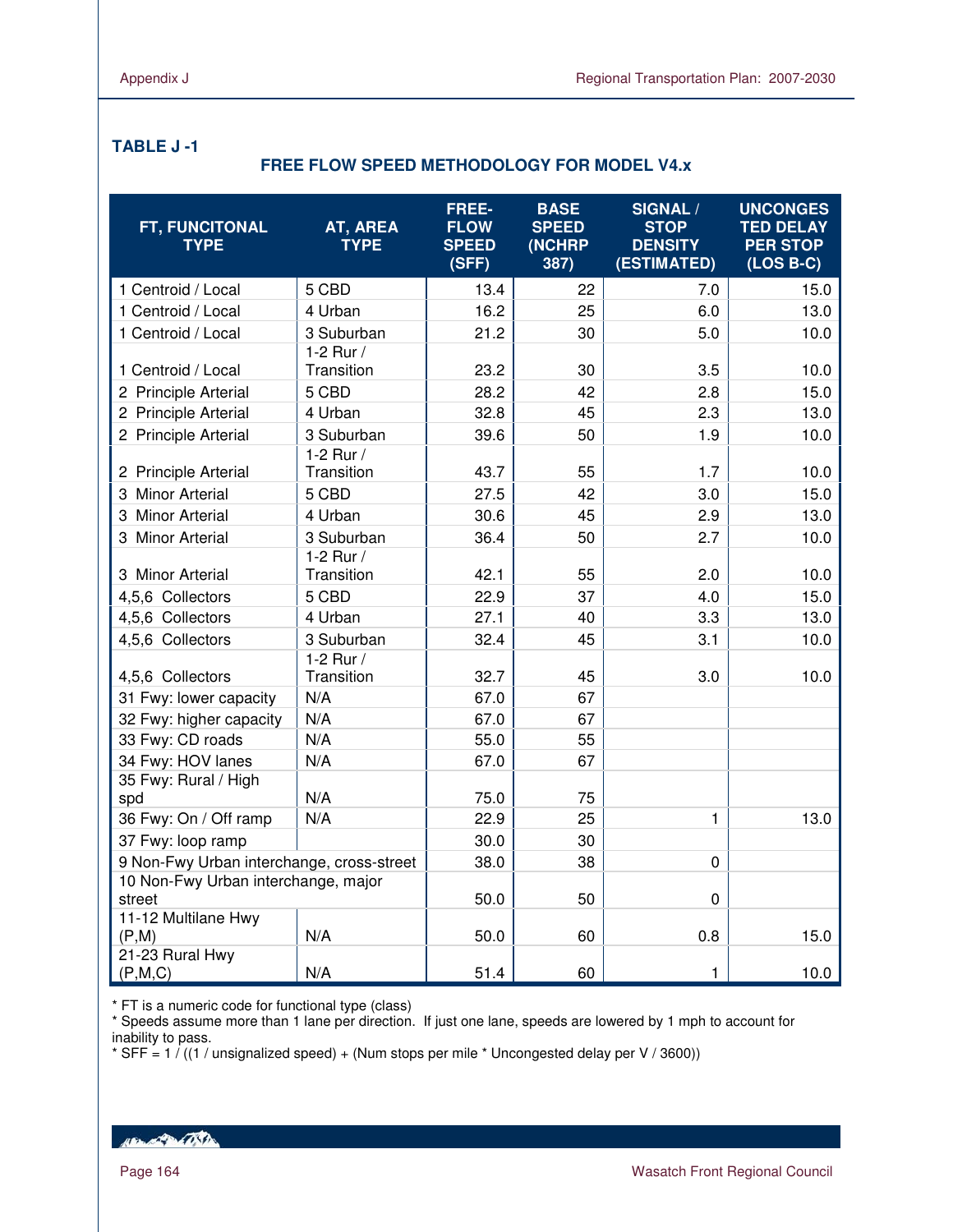### **TABLE J-2**

 $\overline{a}$ 

#### **ARTERIAL STREET FUNCTIONAL CLASSIFICATION GUIDELINES WFRC TRAVEL MODEL**

| <b>REQUIRED STOPS / MILE DUE TO SIGNALS OR STOP SIGNS</b>                |            |       |          |            |  |  |  |
|--------------------------------------------------------------------------|------------|-------|----------|------------|--|--|--|
|                                                                          | CBD        | Urban | Suburban | Transition |  |  |  |
| P.Art                                                                    | 2.8        | 2.3   | 1.9      | 1.7        |  |  |  |
| M.Art                                                                    | 3.0        | 2.9   | 2.7      | 2.0        |  |  |  |
| Coll                                                                     | 4.0        | 3.3   | 3.1      | 3.0        |  |  |  |
| Local                                                                    | 7.0        | 6.0   | 5.0      | 3.5        |  |  |  |
| <b>UNSIGNALIZED SPEED</b>                                                |            |       |          |            |  |  |  |
|                                                                          | <b>CBD</b> | Urban | Suburban | Transition |  |  |  |
| P.Art                                                                    | 42.0       | 45.0  | 50.0     | 55.0       |  |  |  |
| M.Art                                                                    | 42.0       | 45.0  | 50.0     | 55.0       |  |  |  |
| Coll                                                                     | 37.0       | 40.0  | 45.0     | 45.0       |  |  |  |
| Local                                                                    | 22.0       | 25.0  | 30.0     | 30.0       |  |  |  |
| UNCONGESTED DELAY PER STOP - ALL TYPES (SEC / VEHICLE BETWEEN LOS B - C) |            |       |          |            |  |  |  |
|                                                                          | CBD        | Urban | Suburban | Transition |  |  |  |
| All types                                                                | 15.0       | 13.0  | 10.0     | 10.0       |  |  |  |

Hand Bally